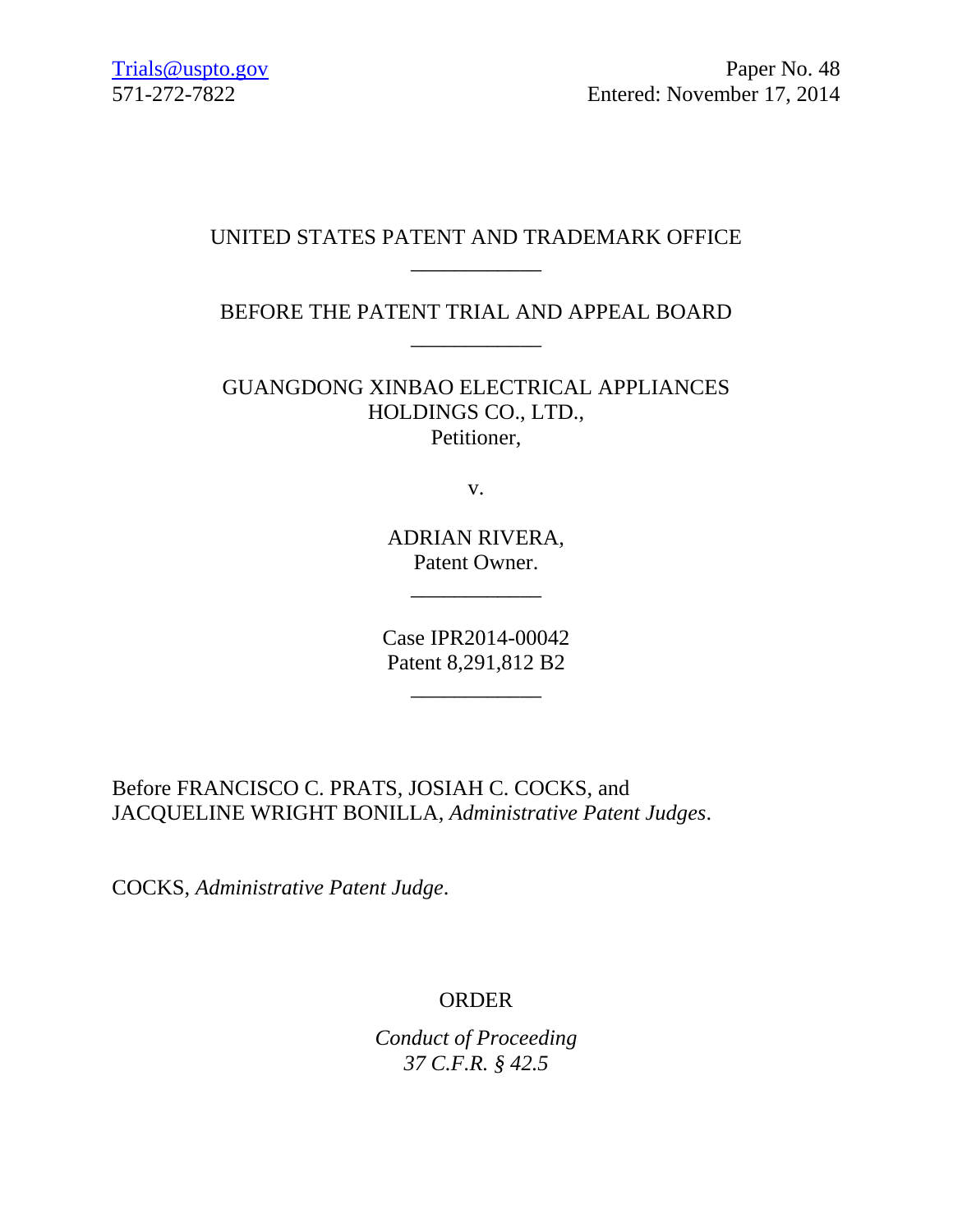Case IPR2014-00042 Patent 8,291,812 B2

#### *Introduction*

On November 13, 2014, a conference call was conducted between respective counsel for the parties and the panel consisting of Judges Prats, Cocks, and Bonilla. Petitioner, Guangdong Xinbao Electrical Appliances Holdings Co., Ltd. ("Petitioner"), was represented by Daniel Cooley. Patent Owner, Adrian Rivera ("Patent Owner"), was represented by Sudip Kundu. The conference call was requested by Patent Owner. Petitioner arranged for a court reporter on the call. When available, a transcript of the call should be filed using Petitioner's next available exhibit number.

#### *Discussion*

During the call, Patent Owner indicated that it was requesting authorization to file a motion to exclude in connection with arguments made by Petitioner at oral hearing on October 29, 2014, and which appeared in Petitioner's demonstratives presented during that oral hearing. In connection with its request, Patent Owner referred the panel to a "Notice of Objection" filed October 28, 2014, and appearing in the record as Paper 46. Petitioner indicated that it opposed Patent Owner's request.

The panel noted that in a conference call on October 27, 2014, Patent Owner already had raised the issue concerning allegedly "unsupported" argument appearing in Petitioner's demonstratives, and that the panel had declined to prohibit presentation of such argument as part of Petitioner's oral argument. Paper 44, 3. In that respect, we explained that the issue was one concerning the persuasive effect of such argument, and not the impermissible presentation of the argument. *Id*. Patent Owner simply is raising the same issue that already has been considered and addressed by the panel.

2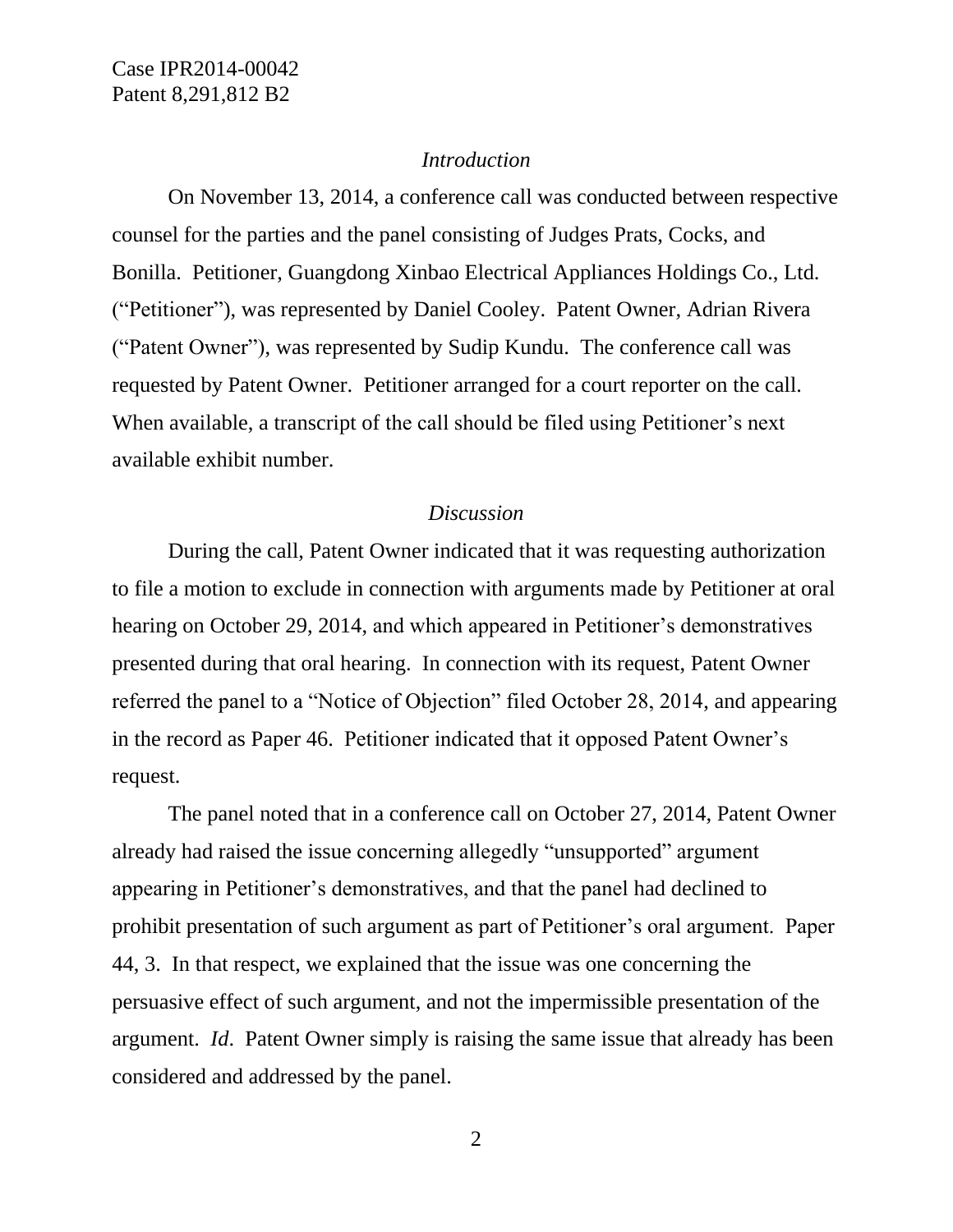# Case IPR2014-00042 Patent 8,291,812 B2

Furthermore, a motion to exclude filed under 37 C.F.R. § 42.64 is a vehicle to seek exclusion of evidence, not attorney "argument," as is the content of the record at issue here. As Patent Owner expressed in the conference call on October 27, 2014, it had opportunity to express its position with respect to that "unsupported" argument in its Patent Owner Response, and, indeed, so availed itself of that opportunity. The panel explained that we understand the nature of Patent Owner's argument, and that it will be considered in generating a Final Written Decision. The panel also explained that argument made by counsel at oral hearing does not become evidence simply because it may appear in a transcript of the oral hearing, which was seemingly Patent Owner's concern.

Motions to exclude were due by DUE DATE 4 (*see* Paper 9, 5), and Patent Owner timely filed a Motion to Exclude (Paper 32). That motion will be considered. No additional motions to exclude are authorized.

During the call, Petitioner requested that Patent Owner's "Notice of Objection" (Paper 46) be expunged. Objection to evidence should be served on the opposing party, and not filed absent authorization from the Board to file the objection. *See* 37 C.F.R. § 42.64(b)(1) ("Once a trial has been instituted, any objection must be *served* within five business days of service of evidence to which the objection is directed" (emphasis added). Patent Owner's "Notice of Objection" was not authorized to be filed and, consequently, will be expunged.

## *Order*

It is

ORDERED that Patent Owner is not authorized to file an additional motion to exclude; and

FURTHER ORDERED that Paper 46 is expunged from the record of this proceeding.

3